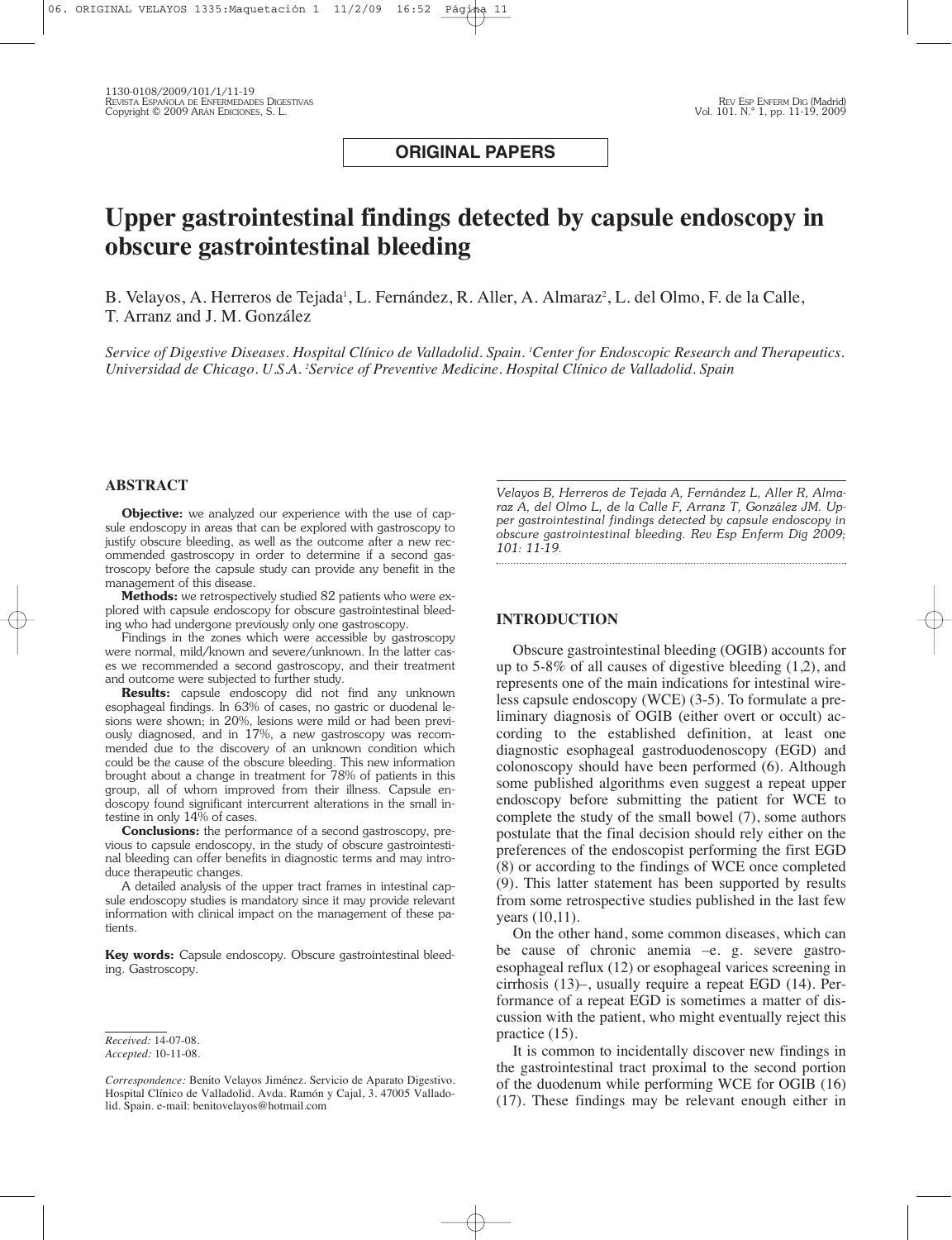terms of therapeutic decisions or cost-effectiveness (17).

Our aim was to evaluate the clinical impact of repeat upper endoscopy after an initially negative procedure in patients with OGIB in terms of its role in reducing unnecessary WCE studies.

#### **PATIENTS AND METHODS**

We designed a descriptive retrospective study to identify pathologic findings in the regions considered within range of a standard EGD examination in patients referred to our center for WCE in case of OGIB (occult and overt) with a normal initial EGD. Patients with esophageal, gastric or duodenal abnormalities –proximal to the ampulla of Vater (18)– were recommended a new EGD. Baseline characteristics, new endoscopic findings, and follow-up of recruited patients were recorded, and a posterior analysis was carried out.

Clinical information on every patient was retrieved from the clinical report of the referring doctor. In case of missing data, the referring doctor was contacted via phone or fax. Information about symptoms of the upper digestive tract in the last month was obtained in person, on the day of WCE, including pyrosis, regurgitation and acute epigastric abdominal pain. Daily medication informations were obtained, paying particular attention to antiplatelet therapies, anticoagulants, proton-pump inhibitors (PPIs), non-steroidal anti-inflammatories (NSAIDs), and muscle-relaxants such as beta-adrenergic and alpha-adrenergic antagonists, calcium-channel antagonists, anticholinergics, contraceptives, benzodiazepines, nitrates, opiates, and xanthine. Smoking at least 10 cigarettes a day, and drinking over 20 grams of alcohol a day were the thresholds used for the definition of "tobacco" and "alcohol" use/intake, respectively.

Inclusion criteria included a prior and unique EGD 1 to 12 weeks before the day of the WCE study.

Our endoscopy section is a referral unit for WCE in the region of Castile & Leon, comprising a total of 2.5 million inhabitants. Requesting forms were submitted mainly by gastroenterologists, followed by internists, surgeons, and hematologists.

We used the same protocol for WCE in all patients, which excluded the use of any prokinetics or preparations of the intestine using cleaning solutions. The WCE system used was a Given Imaging M2A plus® with spatial location through 7 sensors placed in the abdomen, and the recording system was a Data Recorder TM Given®. The "M2A plus®" capsule was swallowed by the patient with the help of less than 30 cc of water. This capsule is 26 x 11 mm in size and 3.45 gram in weight. The preparation for the procedure included a fasting period of at least 4 hours, except for some clear liquids. After swallowing the capsule, patients were suggested to walk as much as possible. The display of recorded data took place on the same week of the exploration and was performed by

three doctors, all of them experimented in the technique.

The report was written using the standard, accepted terminology (19).

After WCE results, new upper digestive tract findings were noted (known abnormalities from prior EGD were excluded). Particular attention was paid to those cases in which the newly discovered lesions were located within the anatomic range of a standard EGD evaluation, and could possibly justify the origin of OGIB. Some examples were severe esophagitis, large esophageal varices, erosive gastritis or duodenitis with blood, significant vascular lesions, severe portal gastropathy, gastric or duodenal ulcers, and neoplastic lesions).

In any of these cases, even if a small-bowel alteration had been also observed during the WCE exam, a repeat EGD was recommended to the referring doctor. The completion of a repeat EGD was then confirmed by means of contacting the patient or referring doctor via a phone call. Any information obtained in the repeated EGD was registered, as well as new therapeutic orders and clinical follow-up.

#### **RESULTS**

In a period of two years, we prospectively studied 82 patients (49 men and 33 women). Their mean age was 61.3 years (range 28-83). The prevalence of alcohol consumption and smoking was 10 and 12%, respectively. Concerning the use of medications in this population, this was led by PPIs (52%) followed by muscular relaxants (41%), antiplatelet drugs (17%), and anticoagulants (7%). No patient used non-steroidal anti-inflammatory drugs. Only in 15% of these patients complained about upper gastrointestinal symptom.

All initial EGDs were normal or with a diagnosis that did not explain bleeding (small hiatal hernias, mild esophagitis, I-II/IV esophageal varices, mild portal hypertension associated gastropathy, esophageal papillomas, or non-eroded gastric polyps).

The average time recorded in the esophagus and stomach for the capsule was 35 minutes (range 1-142 minutes).

In the esophagus, we clearly recognized small esophageal varices and papillomas, but we could not identify mild esophagitis or hiatal hernias. WCE did not show any new esophageal findings.

WCE results showed no gastroduodenal lesions in 52 (63%) patients. In 16 cases (20%), some already diagnosed or new minor unimportant lesions (slight erosive gastro-duodenitis, slight gastric portal gastropathy, and non-eroded small polyps) were observed. In the remaining 14 (17%) patients, WCE showed relevant gastric and/or duodenal lesions not previously noted during initial EGD (Table I). Mean age in this group was 70 years (range: 22-80). Male proportion was 71.4%; the use of PPIs (57%) and antiplatelets (21%) was also increased in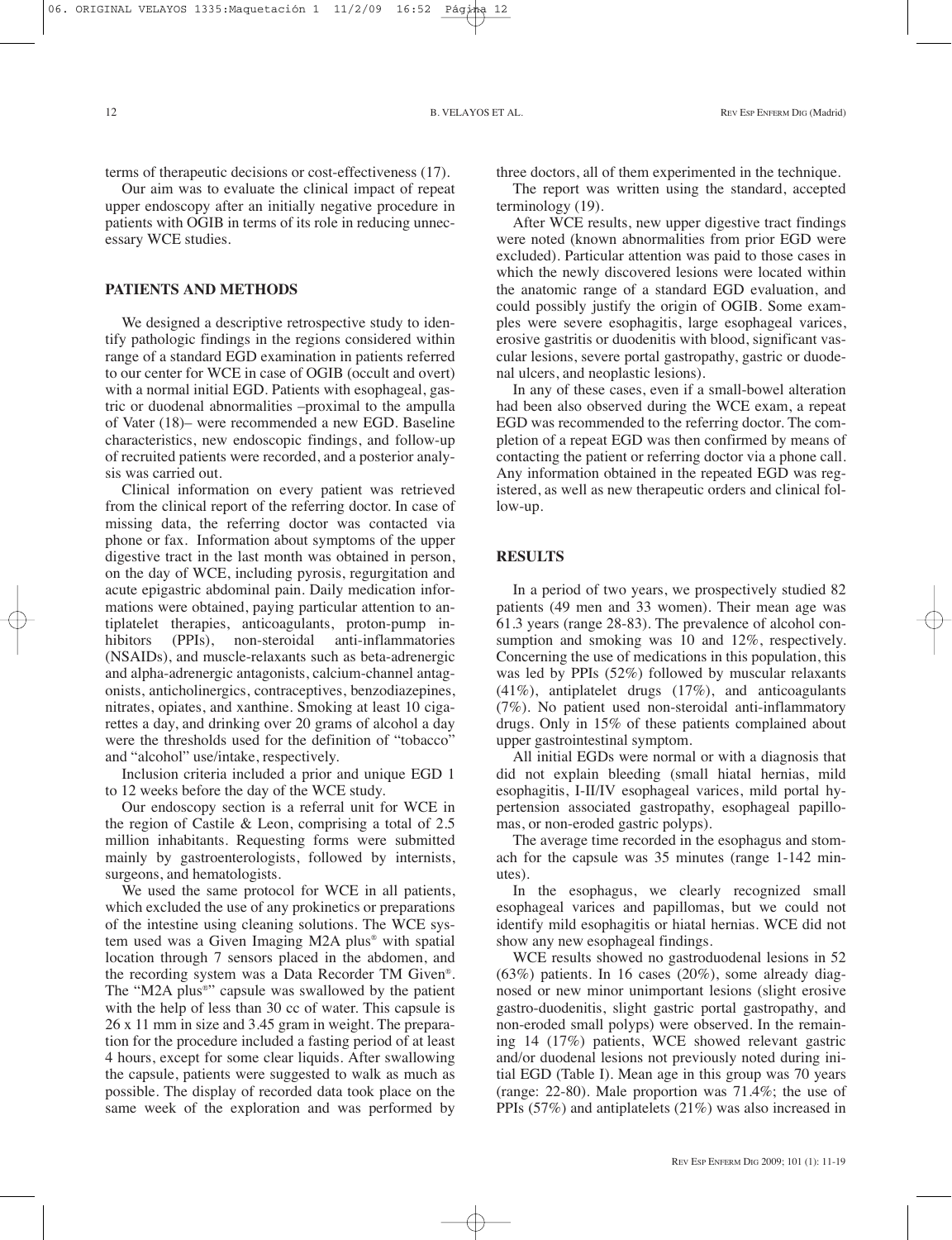#### Vol. 101. N.º 1, 2009 UPPER GASTROINTESTINAL FINDINGS DETECTED BY CAPSULE ENDOSCOPY IN OBSCURE GASTROINTESTINAL BLEEDING

|      |     |     |                  |                | add biccuiry diagnosca by capsuic chaoscopy, second EGD imaings, and follow ap |                                                                                |                                                               |                                                                        |
|------|-----|-----|------------------|----------------|--------------------------------------------------------------------------------|--------------------------------------------------------------------------------|---------------------------------------------------------------|------------------------------------------------------------------------|
| Case | Age | Sex | Antiplatelets    | PPIs           | WCE diagnosis in<br>upper tract                                                | Second EGD                                                                     | Findings in the SB<br>in WCE                                  | Evolution                                                              |
|      | 80  | M   | No               | Yes            | Inflammatory and<br>hemorrhagic gastropathy                                    | Not performed                                                                  | WCE uncompleted                                               | Asymptomatic with<br>double dose of PPIs                               |
| 2    | 47  | M   | N <sub>o</sub>   | <b>No</b>      | Hemorrhagic gastritis                                                          | Not performed                                                                  | SB normal                                                     | Asymptomatic with PPIs                                                 |
| 3    | 74  | F   | N <sub>o</sub>   | Yes            | Hemorrhagic gastritis                                                          | Not performed                                                                  | SB normal                                                     | Asymptomatic with double<br>dose of PPIs                               |
| 4    | 59  | M   | N <sub>o</sub>   | No             | Hemorrhagic gastritis                                                          | Not performed                                                                  | SB normal                                                     | Asymptomatic with PPIs                                                 |
| 5    | 53  | M   | N <sub>o</sub>   | N <sub>o</sub> | Hemorrhagic gastritis                                                          | Yes. It did not confirm<br>WCE findings.<br>EGD performed 2 weeks<br>after WCE | Slight enteropathy                                            | Still in study.<br>Asymptomatic with PPIs                              |
| 6    | 80  | M   | No               | Yes            | Hemorrhagic gastritis                                                          | Not performed                                                                  | Vascular lesions in SB                                        | Dead secondary to<br>massive bleeding.                                 |
| 7    | 70  | M   | N <sub>o</sub>   | Yes            | Duodenal and gastric<br>vascular lesion                                        | Yes. It discovered gastric tumor                                               | SB normal                                                     | Asymptomatic after surgery                                             |
| 8    | 79  | M   | AA               | Yes            | Duodenal ulcer                                                                 | Not performed                                                                  | SB normal                                                     | Dead (unknown cause)                                                   |
| 9    | 22  | M   | No               | No             | Duodenal ulcer                                                                 | Not performed                                                                  | SB normal                                                     | Asymptomatic with PPIs                                                 |
| 10   | 59  | M   | No               | Yes            | Tumoral stenosis in duodenum                                                   | Yes.<br>It confirmed WCE findings                                              | WCE did not go through<br>the stenosis                        | Asymptomatic after surgery                                             |
| 11   | 76  | F   | No               | No             | Inflamatory duodenal stenosis                                                  | Yes.<br>It confirmed WCE findings                                              | Several ulcers and areas<br>of marked lymphoid<br>hyperplasia | Diagnosis of intestinal<br>lymphoma.<br>Surgical and oncologic therapy |
| 12   | 72  | M   | No               | No             | Gastric vascular lesion                                                        | Yes.<br>It confirmed WCE findings                                              | SB normal                                                     | Asymptomatic after argon and<br>PPIs                                   |
| 13   | 77  | F   | AA               | Yes            | Watermelon stomach                                                             | Yes.<br>It confirmed WCE findings                                              | SB normal                                                     | Clinical improvement after<br>argon-beam therapy                       |
| 14   | 75  |     | AA + clopidogrel | Yes            | Watermelon stomach                                                             | Yes.<br>It confirmed WCE findings                                              | Only one unlikely<br>microerosion in jejunum                  | Poor response to argon-beam<br>therapy                                 |

| Table I. Patients with upper tract bleeding diagnosed by capsule endoscopy, second EGD findings, and follow-up |
|----------------------------------------------------------------------------------------------------------------|
|----------------------------------------------------------------------------------------------------------------|

PPIs: proton pump inhibitors; WCE: capsule endoscopy; SB: small bowel; AA: acetilsalicilic acid; EGD: esophago-gastro-duodenoscopy.

comparison with the rest of the study population. Tobacco consumption was similar to the total population average (14%), and no case of alcohol use was observed. Of note, none of these patients reported any upper gastrointestinal tract symptoms. There were no significant differences in time intervals between EGD and WCE in this group with regard to the rest of patients.

In 8 of these 14 patients, gastro-duodenal lesions were the only pathological findings discovered in the digestive tract. In the remaining 4 patients (patient's number 1 and 10 did not complete WCE), we observed lesions in the small bowel, but in only two of them with an entity that could explain the source of OGIB.

A new EGD was performed in 7 patients (7 refused). In 86% of them WCE findings were confirmed (Table I).

#### **DISCUSSION**

WCE has become one of the most important non-invasive diagnostic tests for the evaluation of the small bowel (20). Due to its straightforward procedural application and few complications, WCE is widely accepted by patients, in contrast to other procedures such as

REV ESP ENFERM DIG 2009; 101 (1): 11-19

EGD (21). On the other hand, EGD is the most accurate endoscopic procedure for detecting and treating most diseases of the upper digestive tract. It is a safe and usually well tolerated technique that has a high diagnostic yield (22-24).

Since 2002, WCE has been considered a complementary tool in the study of the upper gastrointestinal tract (25,26). Of note, a new esophageal capsule endoscopy has been recently developed (27,28). Some studies show that this esophageal capsule and EGD can be quite concordant in their findings, and ECE can even discover abnormalities not revealed by EGD (29,30). The absence of gastric distension (among other reasons) makes capsule endoscopy a restricted procedure for the standard study of the stomach. However, technical improvements are promising, like those achieved in the colon (31).

WCE is an useful tool in the workup of OGIB, but certain issues, such as the limited effectiveness of medical therapies (32), development of new alternative endoscopic methods (double-balloon enteroscopy), and risk of capsule impaction (1.9%) during WCE (33) suggest that new prospective studies are needed to clarify the most effective strategy in the evaluation of OGIB (34). Some studies have addressed the importance of repeat EGD be-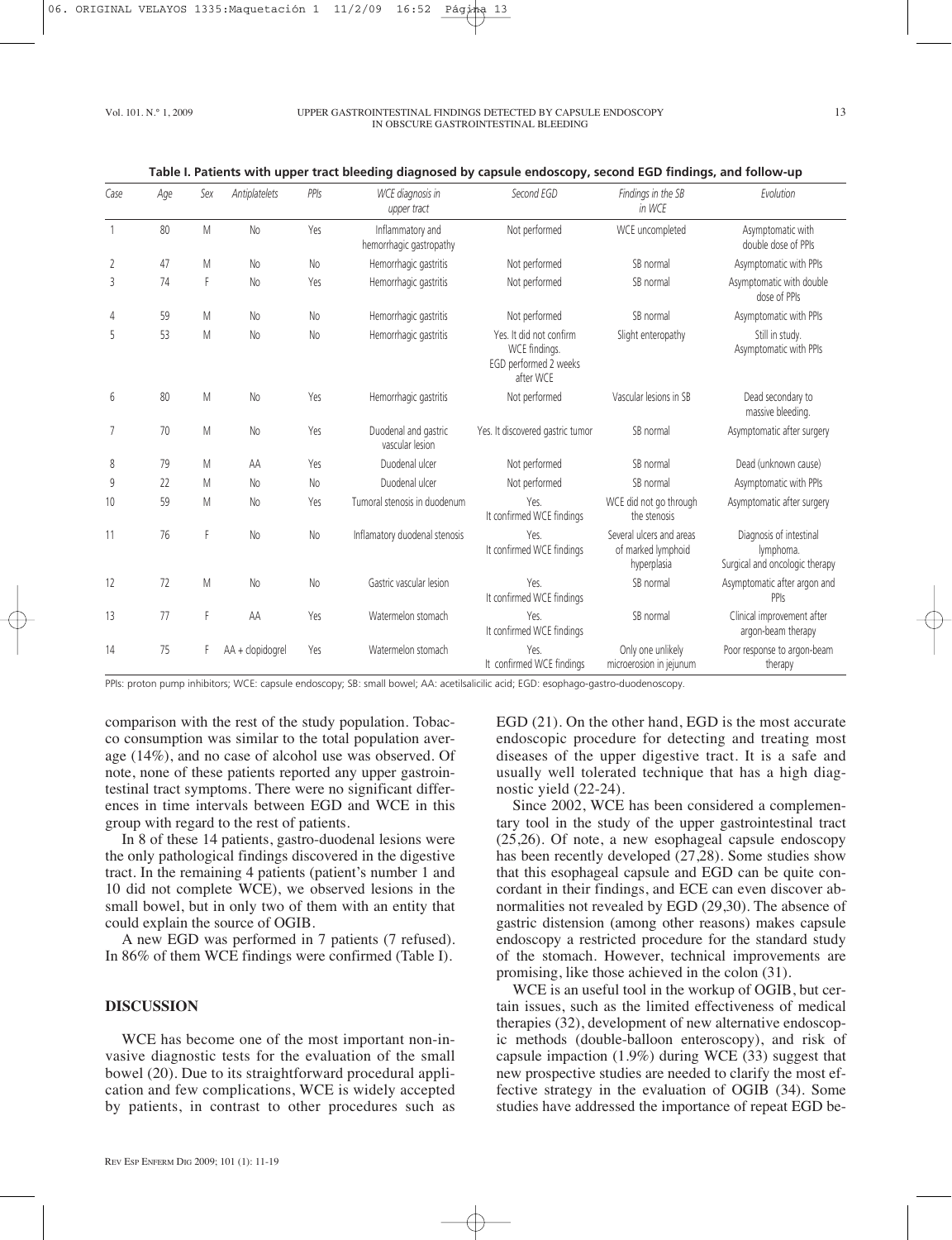fore recommending WCE. Other authors recommend a second EGD when WCE was normal (35).

Our group has tried to confront the question of the clinical impact of repeat EGD during workup for OGIB in our local population. Due to technical and ethical limitations (performing a repeat EGD just before WCE was not considered in our institution), our results have some limitations.

All the raised lesions observed in the esophagus during the first EGD were confirmed by WCE. According to Sharma et al., this single fact would support the inclusion of capsule endoscopy in the diagnostic armamentarium for the esophagus (28). New design features in ECE will provide a complete view of the esophageal lumen, obtaining a superior number of frames from other sites like the cardia (36- 38). Our results show that, although with some limitations in the identification of mild esophagitis and the cardia, WCE results allowed us to not recommend repeat EGD.

When considering our results in the stomach and duodenum, WCE was able to capture images for an average of 30 minutes, similar to data obtained in prior studies in the same population (39), but less than reported recently (40). Despite the technical limitations of WCE to evaluate the stomach and the duodenum, it provided information in 30 patients (37%): 14 without a previous diagnosis and 16 with mild lesions previously diagnosed during the first EGD. These findings were considered significant enough to explain OGIB and recommend repeat EGD in 14 patients (17%). In 8 cases, the gastro-duodenal findings observed during WCE were the only identifiable abnormalities in the digestive tract to explain the origin of bleeding. So we propose that performing a second EGD might have prevented the need for WCE in these cases. Although the prevalence of gastric and duodenal lesions in our local population diagnosed with OGIB is slightly superior to other series, the results are similar enough to make them consistent with present literature references (10,11,41,42). In our country other studies with WCE have shown gastro-duodenal lesions in 3.4-9% of subjects (43,44).

In only 2 patients, we found synchronous bleeding lesions in the upper tract and the small intestine, which prevented us from correlating these pathologies and attributing them to interactive or systemic factors.

Some of the limitations of this study are the possible different skills set between endoscopists performing initial and second EGDs (8), time interval between procedures, the possibility of intercurrences (45), the population heterogeneity considered for OGIB (46), and discrepancy between WCE accuracies according to OGIB type (47). The different time intervals between tests (due to the waiting list) can be an important limitation too, although, in most cases, it was between two and eight weeks. On the other hand, we are aware of the value of our study would achieve in case we would performed a second EGD procedure to the entire group on the same day of WCE. For us, it was impossible to carry out. However, in our opinion, our results are relevant and reportable; WCE discovered significant lesions in areas accessible to standard EGD in a considerable number of patients (14/82), particularly in those with antiplatelet treatment; these being in 8 of them the only abnormality found. We think that performing a second EGD might have prevented the need for WCE in these cases.

These results did have a clinical impact on the diagnostic and therapeutic strategies for twelve patients. Of these twelve patients, six were diagnosed with peptic disease (not confirmed in the only one who underwent a second EGD) and their treatment was modified either by starting therapy with PPIs or by increasing prior doses with good results. Six patients with neoplastic or vascular lesions underwent a second EGD, and in all of them the WCE diagnosis was confirmed. Surgical or endoscopical therapy was decided according to those findings. Five of these six cases improved.

Although the detailed analysis of the stomach and duodenum using WCE provided benefit in our patients, we think that one of the most relevant points to improve the cost-benefit of this test in OGIB is a right indication, using it only after a rigorous exam of the mucosa during the initial EGD (and repeating it if necessary).

In conclusion, performing a second EGD before indicating a WCE study may increase the diagnostic yield and improve the cost-effectiveness of WCE in patients with OGIB. These findings would probably be enough to establish a final diagnosis, since the rate of synchronic bleeding-source lesions in the upper tract and the small bowel has proven quite low. A detailed, careful analysis of the upper tract frames from WCE is therefore recommended, since it may provide relevant new diagnostic information.

### **ACKNOWLEDGEMENTS**

We are grateful to Felix Lozano for his work and help.

#### **REFERENCES**

- 1. American Gastrointestinal Association medical position statement: Evaluation and management of occult and obscure gastrointestinal bleeding. Gastroenterology 2000; 118: 197-200.
- 2. Dulai GS, Jensen DM. Severe gastrointestinal bleeding of obscure origin. Gastrointest Endosc Clin N Am 2004; 14(1): 101-13.
- 3. Rey JF, Ladas S, Alhassani A, Kuznetsov K: and the ESGE Guidelines Committee. European Society of Gastrointestinal Endoscopy (ESGE). Video capsule endoscopy: update to guidelines (May 2006). Endoscopy 2006; 10(38): 1047-53.
- 4. Mata A, Llach J, Bordas JM, Feu F, Pellisé M, Fernández-Esparrach G, et al. Papel de la cápsula endoscópica en los pacientes con hemorragia digestiva de origen indeterminado. Gastroenterol Hepatol 2003; 26: 619-23.
- 5. Tang SJ, Haber GB. Capsule endoscopy in obscure gastrointestinal bleeding. Gastrointest Endsoc Clin N Am 2004; 14: 87-100.
- 6. AGA technical review on the evaluation and management of occult and obscure gastrointetinal bleeding. Gastroenterology 2000; 118: 201-21.